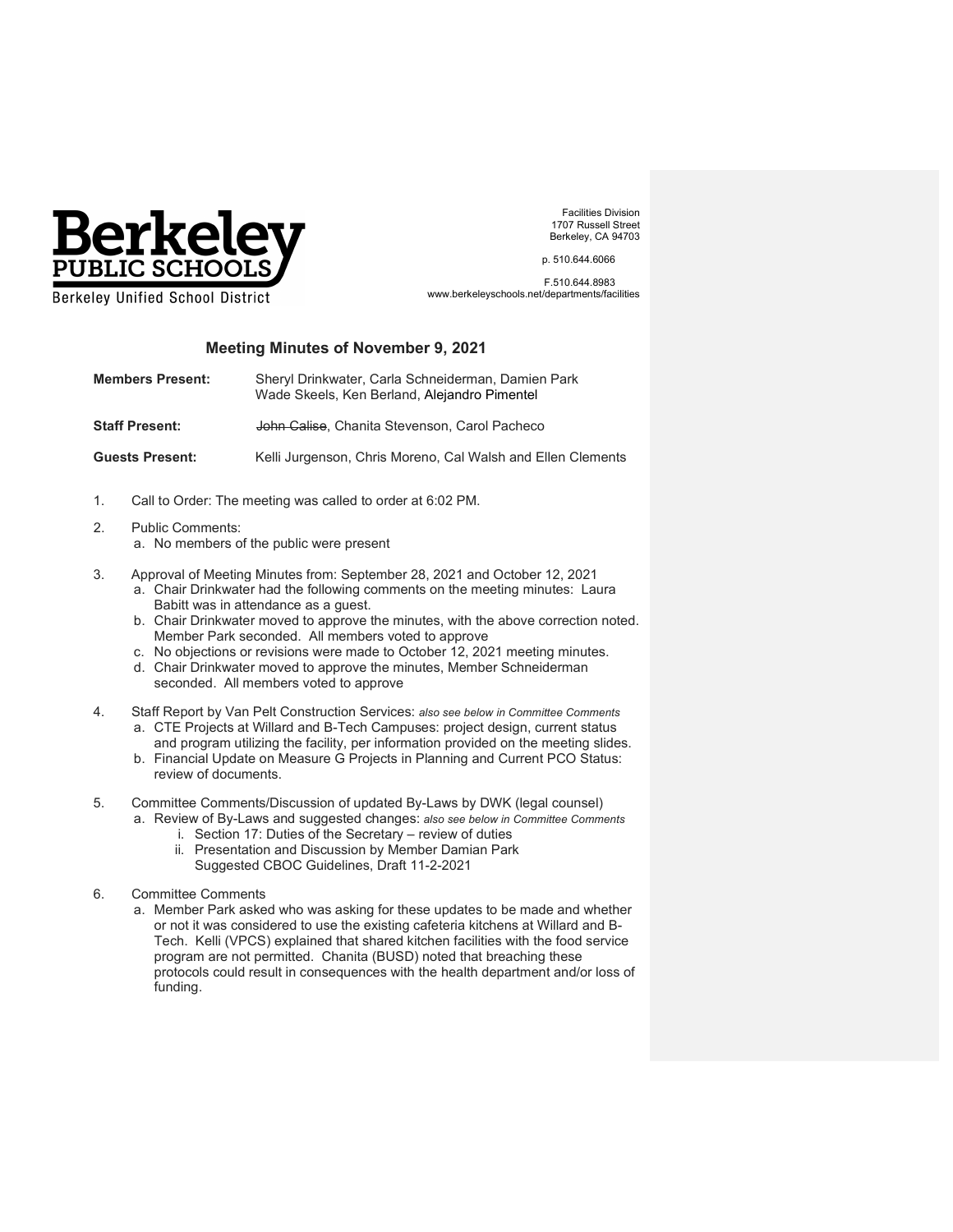- b. Member Park asked if the PCO Status Spreadsheet, at the end of financial documents, includes everything that is in the earlier pages. Kelli replied that the spreadsheet is what the Members have seen in prior meetings with changes highlighted as requested. Member Park requested to see if he could get a live version of the document so he could post it to the CBOC website. Kelli replied that she would talk to Executive Facilities Director Calise regarding the request.
- c. Member Skeels asked if all the projects shown were Measure G. Kelli replied that there was at least one Measure I project shown. Member Skeels asked for an update on the \$70 million dollars of committed work. Kelli shared an update explaining that staff is tracking cash flow in anticipation of future bond sales as additional funds are needed.
- d. Member Park stated that the only project that is on both sheets is the IAQ project. He shared that he liked knowing the name of the contractor and asked other Members to share their perspective. Member Berland shared that he did not need the graphics and would prefer a narrative.
- e. Member Park said that when projects are in construction, the spreadsheet is sufficient although he would like the vendor to be identified.
- f. Chanita shared that the IAQ project is Design-Build, which is why you see the vendor.
- g. Chanita called everyone's attention to the King School park and the DNA structure and encouraged them to visit.
- h. Member Park asked to start a by-law review at section 17. Member Skeels shared that he feels it is antiquated and that he does not keep hard copy files anywhere and wondered if they should update this section. Member Park repeated his question about what should the Secretary do? Chair Drinkwater feels like she does not have any responsibilities other than the beginning and ending of the meeting. Member Schneiderman shared that she views the work the staff does to facilitate and assist the committee valuable and that the committee gets to do more without the physical administration of the meeting. The committee does not have to maintain files, take notes and can just focus on the roles of the committee. Member Park suggested scrapping section 17. Member Schneiderman asked if there were some portions of Section 17 that needed to be kept and while they do not physically maintain the archives, we do know that they are being maintained.
- i. Chanita summarized her understanding of the requests around Section 17 to see if we could update the technology requirements and said she could talk with legal to see what can be changed. Chanita replied that it sounds like the committee is saying we should do a refresher and update the tasks and duties as they apply to the secretary and Chair.
- j. Member Skeels said that they need to consider what to do if there is a conflict or a bad relationship with the administration. Staff agreed to confirm with legal counsel if it is possible to have administrative duties listed in the by-laws, but the option to yield the responsibility to staff (as it is currently done).
- k. Member Drinkwater shared that Section 18 requires that any changes to the By-Laws need to be approved by the Board. Staff confirmed that upon agreeing to changes at the committee level, the amended by-laws would then need to be agendized and voted on by the Board of Trustees.
- l. Member Park wondered about how the rest of the Members feel about how the agenda is currently created. There is no formal process for requesting agenda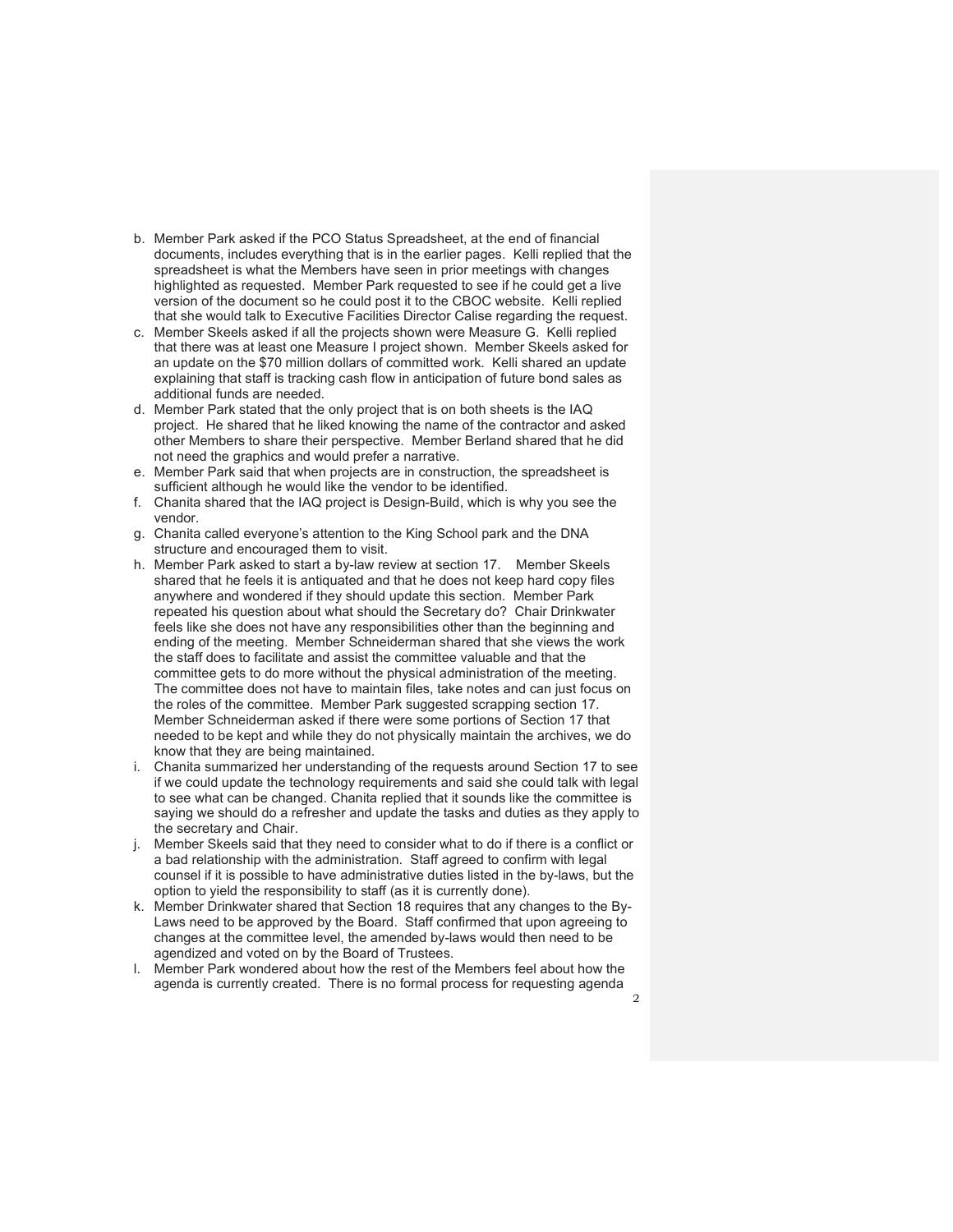items. He would like it if the agenda draft was sent out and Members could add their own items. He wonders what other members thought about adding this to the By-Laws. Member Schneiderman thought that if we wanted something added to the agenda we could request that. It needs to be published 72 hours in advance and maybe 96 hours in advance Committee members could suggest.

- m. Member Berland shared that he thinks Member Park would like to have control over the agenda. Member Schneiderman thought this is currently the case and they were able to request agenda items. Kelli shared that Member Park sent items over to the District and they are on the agenda tonight. Member Park disagreed with this assessment. Member Park is happy to create the agenda and he does want to have control over their agenda.
- n. Chanita reminded the Members against having serial meetings. Member Park shared that he does not feel they are held to the Brown Act. Member Burland noted that he is not concerned with the Brown Act. Staff noted that the District is supposed to facilitate the efforts of the Committee.
- o. Member Park has spoken with other people and doesn't think the CBOC is even required to follow the Brown Act. Member Skeels askes; "Damien, I thought the Brown Act WAS the problem in our ability to create the agenda." Member Skeels shared that he feels the Brown Act is the problem with them being efficient. Member Skeels feels like he got to be a part of creating the agenda. Member Schneiderman thought that they were able to add items to the agenda currently and agreed that it was a good idea to formalize this. Member Park said that he does want to add things and would include the title, the language and the duration. He thought that a google doc with the agenda could be sent out to everyone a week before the meeting. Kelli shared that while there may not be a concern on the part of the Committee with regards to the Brown Act, she would need to check with Legal. Member Schneiderman shared that she is less comfortable with the google doc as there are privacy and legal concerns.
- p. Member Park shared a document and clarified that their main purpose is to review financial reports but felt that audits take care of that effort, and they should switch their focus. He suggested more oversight, more interesting oversight by doing what is on the shared document. He would like to see a more formal process for creating the agenda. He would like to be more active in the agenda making process.
- q. Member Schneiderman shared that she thinks there is value in checking to see whether projects meet or exceed the long-term goals of the District. She also shared that some of the language made her uncomfortable. She shared that they are part of a committee and not just a set of individuals. She stated that she thought that the committee was welcome to add to the agenda already.
- r. Member Berland shared that, under the recommendations presented in Member Park's document, designated members will share with the committee and then agreed upon content will be shared with the Board.
- s. Member Schneiderman would like a document that directs them on what to do when they receive comments or inquiry from members of the public. Member Park asked her to draft something to describe what she is looking for.
- t. Member Park asked if the Committee was ok with changing their role. Chair Drinkwater shared a summary of the CBOC responsibilities and wanted to be sure they are staying within those guidelines. She did not feel that their role was to pick the projects or decide how the money should be spent. Member Park

**Formatted:** Highlight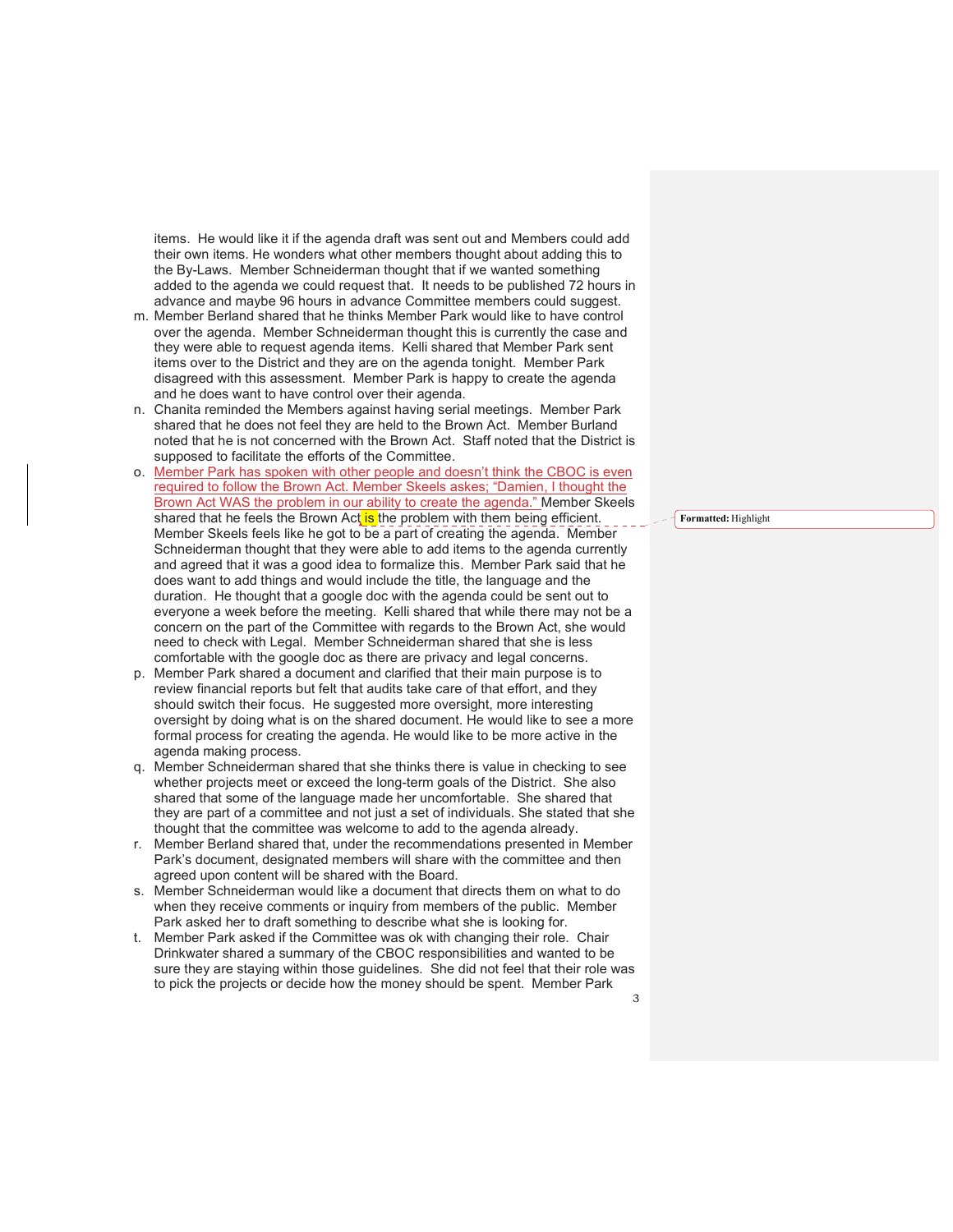shared that asking the listed questions will assist them in learning more about the projects. Chair Drinkwater rebutted that she feels she has been able to ask these questions and have received the responses and questioned whether it was their role to rank the projects.

- u. Member Berland felt that the provided questions were broad. Member Skeels feels that they have a broader role than just approving the audit. Member Skeels shared that they are to inspect the schools and grounds to be sure projects were completed within the applicable laws. Member Skeels states, "We do have a job to do more than seeing the audits. This document that Chanita sent says the duties are to inspect school facilities- says literally inspect. " All these mechanisms are to do our jobs. What are these mechanisms and how do we know what we're supposed to do?" This document we are tempting to create would help define that.
- v. Member Park suggested that each member would take a project and then would rank them somehow and then ask those questions. Chair Drinkwater replied that they would need to do this ranking within the meeting, and it is only within the Board's power to approve projects. Member Park replied that he does not agree.
- w. Member Schneiderman feels that they need to be careful not to assume that they can determine whether the projects and expenditures decided on by the Board are/were appropriate. If we have concerns with projects or spending, we need to take them to our Board Member. She also stated that she is not comfortable ranking projects.
- x. Member Parks shared that he does not feel this is a lot of work. If the next meeting, we pick a few projects and no one else picks one then I can report back to the Committee on how much effort was involved.
- y. Chair Drinkwater revisited a 2017 slideshow outlining what the role of the committee is. The committee is a monitor for the board, not there to suggest or choose.
- z. Member Skeels suggested they add this to the agenda for the next meeting. He thinks it would be great for Member Park to show us what he is thinking and how long what he is suggesting takes. Member Schneiderman agreed to carry this discussion forward into the next meeting and suggested Member Park could share his concerns.
- aa. Member Skeels asked if Member Schneiderman wanted to join the committee with Member Park and Member Berland and he, Member Skeels would step off of the committee. She replied absolutely not.
- bb. Kelli asked the committee to consider how the information outside of the agenda would be managed on the staff workflow side and that members consider time spent by staff gathering information in an ad-hoc fashion. She also asked the Committee to consider educational presentations on various aspects of the construction program, in order to address questions regarding why and how things were managed. Kelli also expressed concern regarding the use of the term "contemplated" projects in Member Park's document. She reiterated that the power to approve projects is with the Board and the committee would not want to appear to assume that responsibility.
- 7. Action: Approval of Resolution 22-012 Proclaiming a Local Emergency, Ratifying the Proclamation of a State of Emergency by Governor Newsom Dated March 4, 2020,